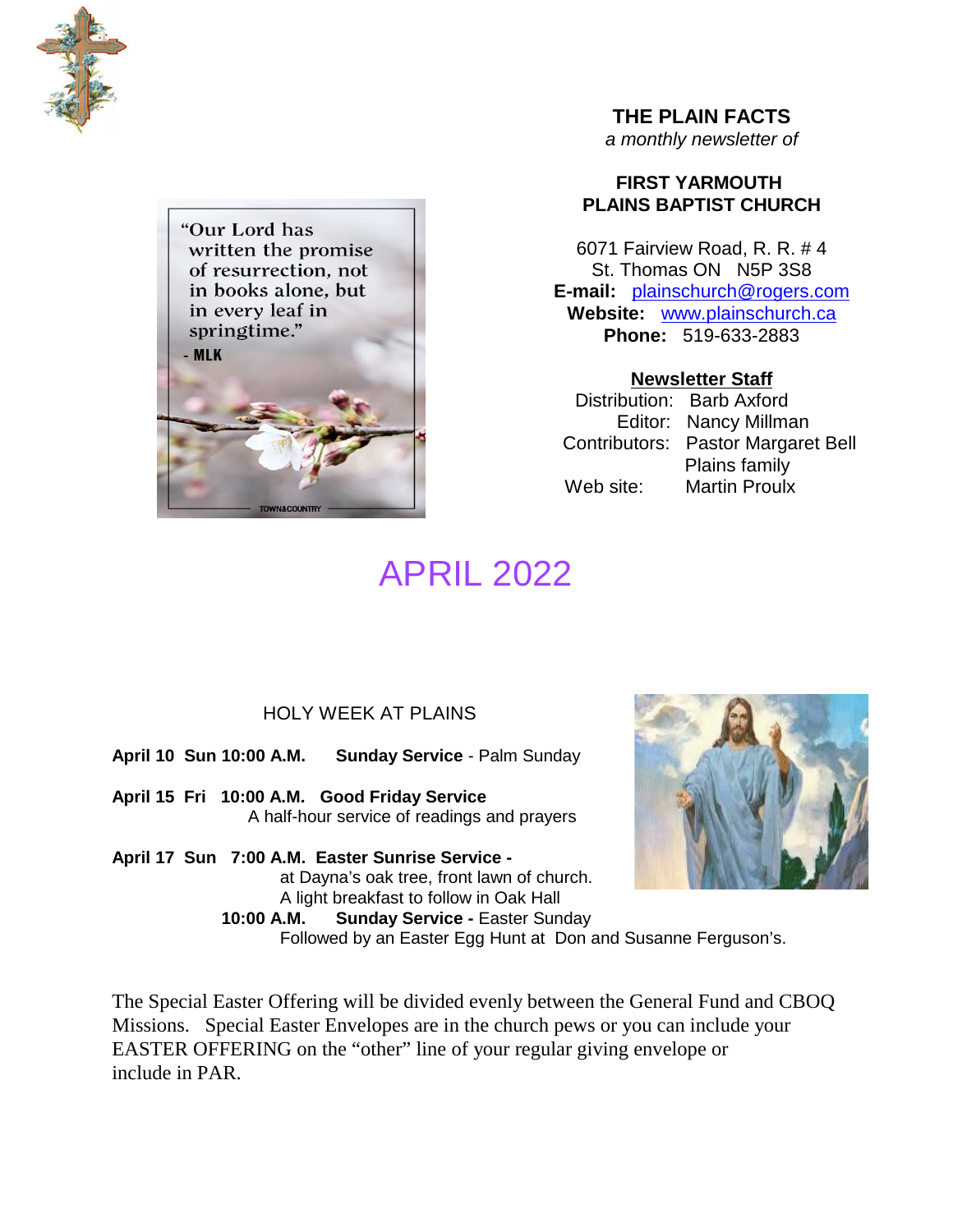

Jenny and family Karl Crocker Marissa Dale's aunt Margie's friends Brian & Kathy Jill & Gerry Coull Chantelle Purdy Mary Lou Pearson Tucker Johnson Cherie Doyon Shirley Griffin Rona's mother Vi Elsie Walker's niece Sharon Axford **Example Hepata Linda Hepburn** Bob Weare **Family of Don Silcox** Tiffany & family **Randy Greer** Don Sawyer **Comban Larry Seabrooke** Evelyn Crafts granddaughter Brittany Fraser (in Poland helping refugees escape Ukraine) Michelle & Lucas People of Ukraine

# Isaiah 43: 16-21 Luke 19: 28-40 Luke 24: 1-12 Psalm 126 Luke 22: 14-23:56 John 12: 1-8

**April 24-Easter 2 May 1-Easter 3** John 20: 19-31 Psalm 30

### **Sunday Scripture Readings April 03-Lent 5 April 10 - Palm/Passion Sunday April 17 - Easter Sunday**

*express permission to speak on their behalf.*

John 21: 1-19





Rotary Music Festival **Afternoon of Competitions** is Saturday, April 2nd at 1:00 pm and the **Keynotes Concert** is Friday, April 8th at 7:00 pm, Both are held at Centre Street Baptist Church. All are welcome.

#### **GIVE AWAY**

The Ladies Aid is the recipient of a bin of yarn, various colours, quantities and sizes. For anyone who could make use of this donation, by the skein, by the arm full or by the bag full, contact Carolyn Plaunt plauntsm@gmail.com 519-631-2213 or come to the church on a **MONDAY**, between 9:30 a.m. and 3:00 p.m. beginning April 4.



I wasn't going to visit my family this Easter, but my mom promised to make me Eggs Benedict. So I'm going home for the hollandaise

*family, it is requested that before names are submitted to the Pastor for prayer, or are put on the Plain Facts prayer list, permission be sought and granted from the individuals to be named, or from family members who have been given*

2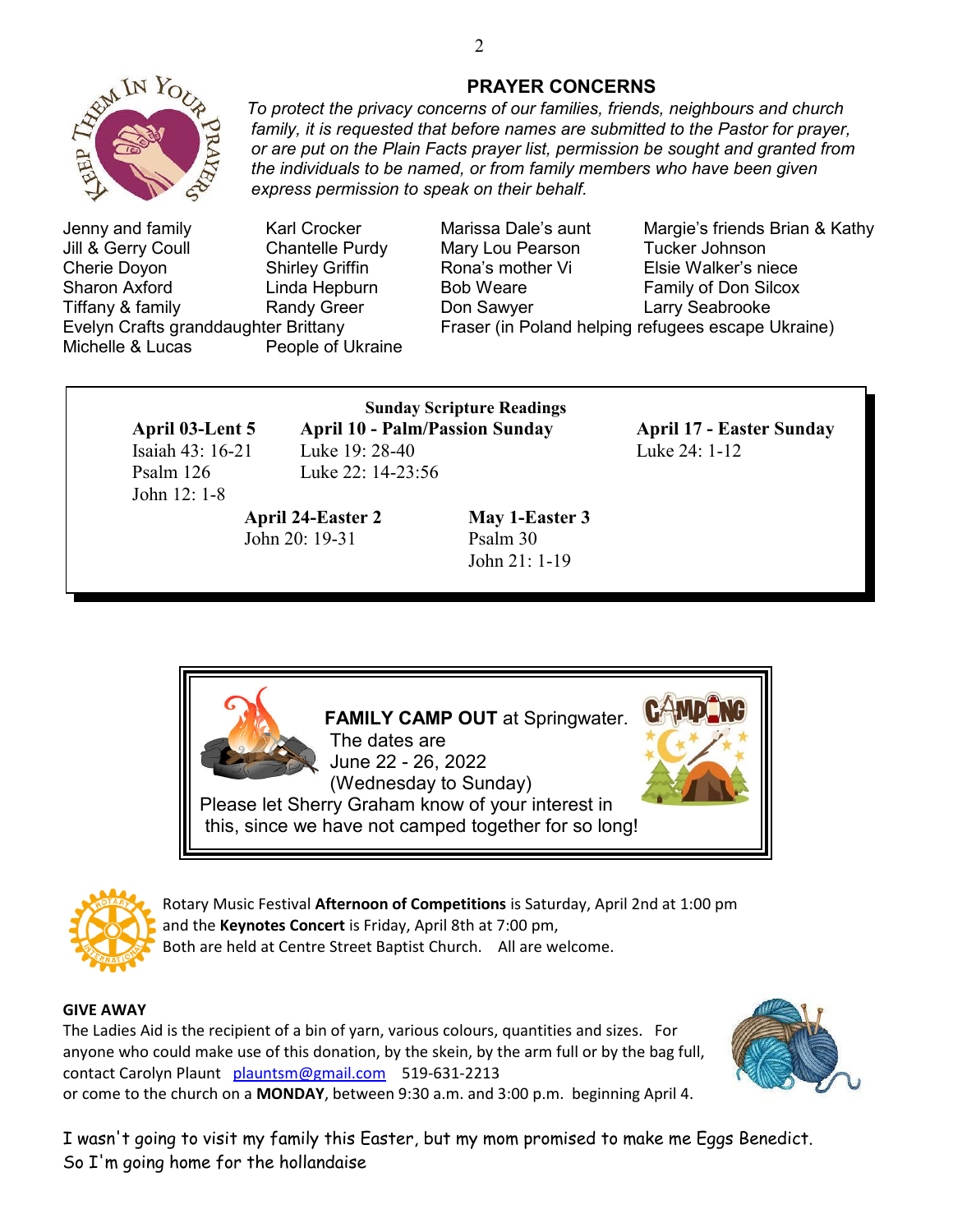**EVENTS FOR APRIL**

**April 03 Sun 10:00 A.M. Sunday Service -** Communion Sunday

We will be welcoming new Members, Murray and Brenda Silcox and Jean Palmer

**April 04 Mon 9:00 A.M. Plains "Knotty Quilters" -** Resume quilting in Oak Hall. Come for the morning or **1:00 P.M.** Come for the afternoons or Come for the day. Bring your own lunch. Other crafters are invited to bring your knitting, crocheting, embroidery, rug hooking, etc. and join in the socializing experience! Masks are optional. Distancing encouraged. Merriment anticipated.

- **April 10 Sun 10:00 A.M. Sunday Service** Palm Sunday
- **April 11 Mon 9:00 A.M. Plains "Knotty Quilters" -** quilting in Oak Hall
- **April 15 Fri 10:00 A.M. Good Friday Service**

**April 17 Sun 7:00 A.M. Easter Sunrise Service -** at Dayna's oak tree, front lawn of church. A light breakfast to follow in Oak Hall.

**10:00 A.M. Sunday Service -** Easter Sunday

Followed by an Easter Egg Hunt at Don and Susanne Ferguson's

**Apr 18 Mon 9:00 A.M. Plains "Knotty Quilters" -** quilting in Oak Hall

- **April 22 Friday Earth Day**
- **April 24 Sun 10:00 A.M. Sunday Service -** "Celebrating Earth Day" wear your gardening clothes to church.
- **April 25 Mon 9:00 A.M. Plains "Knotty Quilters" -** quilting in Oak Hall
- **May 01 Sun 10:00 A.M. Sunday Service -** Communion Sunday St. Thomas-Elgin Food Bank Sunday
- **May 02 Mon 9:00 A.M. Plains "Knotty Quilters" -** quilting in Oak Hall

**May 08 Sun 10:00 A.M. Sunday Service -** Mothers' Day - Pastor Margaret Bell's Retirement Service Followed by a pot luck meal in Oak Hall

#### **APRIL BIRTHDAYS ANNIVERSARIES**

- $7<sup>th</sup>$
- $8<sup>th</sup>$
- $9<sup>th</sup>$ Tiffany Graham 20<sup>th</sup> Donna Limon
- 
- 11<sup>th</sup> Mary Smoke 26<sup>th</sup> Evan Jackson<br>13<sup>th</sup> Madge Barrett (90) 26<sup>th</sup> Troy Dale 13<sup>th</sup> Madge Barrett (90)<br>13<sup>th</sup> Malcolm Rust
- 
- 
- 
- 
- 
- 
- 
- $13<sup>th</sup>$  Malcolm Rust 28<sup>th</sup> Pauline Duffy (90)<br> $18<sup>th</sup>$  Jack Cummings 30<sup>th</sup> Michael Johnson
	- Jack Cummings 30<sup>th</sup> Michael Johnson

- Ryan Ruddock 18<sup>th</sup> Diane O'Brien 14<sup>th</sup> Margaret Bell, Ordained in 1991
- Brian Plaunt 19<sup>th</sup> Lillian Hartford 23<sup>rd</sup> Malcolm & Donna Rust





# CANADIAN CBOQ Assembly 2022

This year the Canadian Baptists of Ontario and Quebec will hold their Assembly (AGM) at Scarborough Chinese Baptist Church from Thursday, June 9 to Saturday noon, June 11, 2022.

Only delegates attending in-person will be able to vote on the Business session which will be held on Friday, June 10. Delegates wishing to stay overnight for Assembly will have to book lodging in surrounding hotels.

The CBOQ website has a list of hotels that are located less than a 20 minute drive one way from the Assembly location. Plains can send 2 delegates who must be church members.

Anyone interested in attending Assembly as a delegate may contact Linda Willand, Chair of Deacons. The deadline for early bird registration is **May 8.**

The cost of registration & accommodations will be covered by the church. The Plains Deacons

An Easter bonnet can tame even the wildest hare.

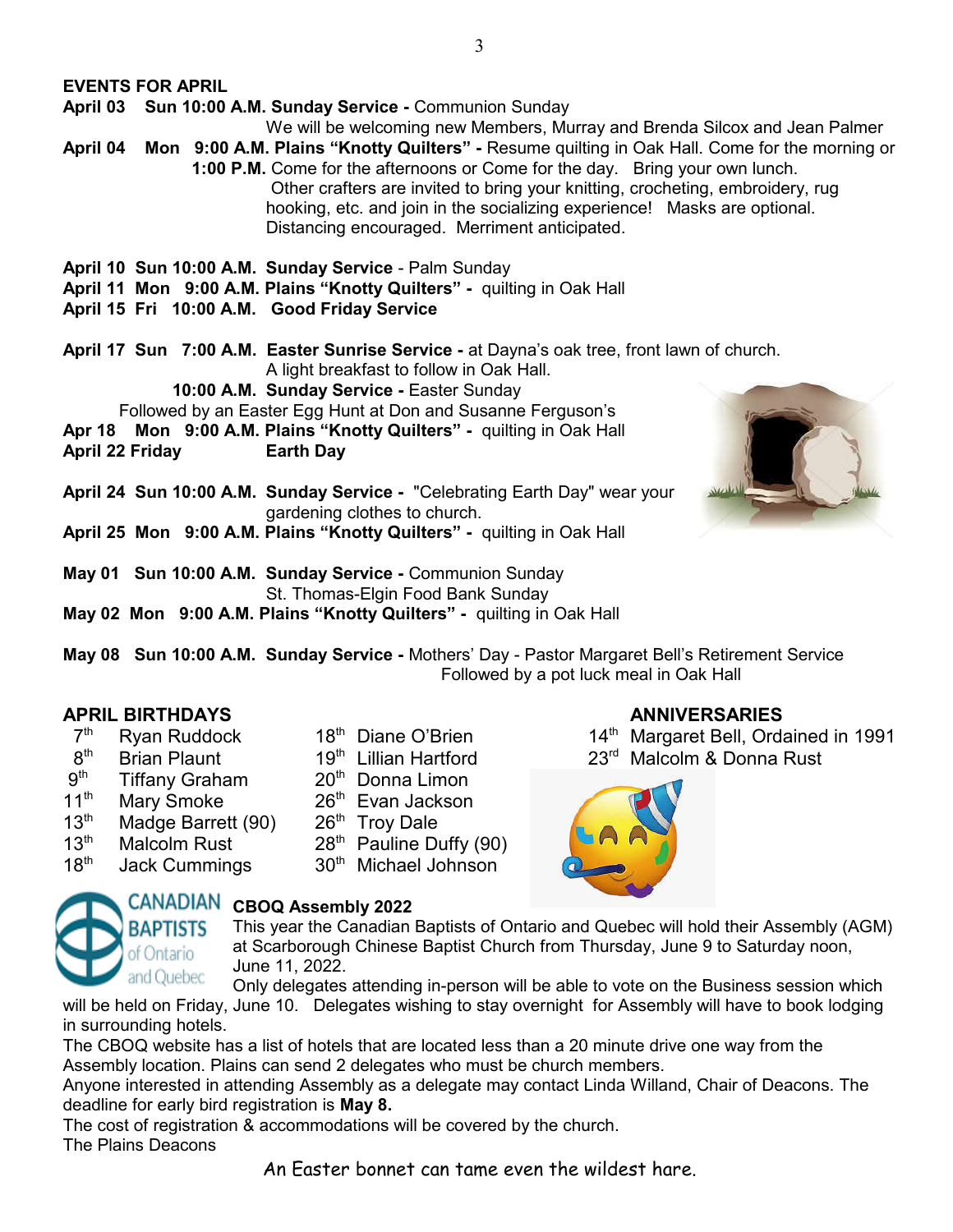#### **FIRST YARMOUTH (PLAINS) BAPTIST CHURCH Financial Statement as of 31st of March, 2022**

|                                 | <b>General Fund</b> | <b>Missions</b>         | <b>Communion Fund Sunday School</b> |       | <b>Totals</b> |
|---------------------------------|---------------------|-------------------------|-------------------------------------|-------|---------------|
| <b>Income</b>                   | 21,025.46           | 1,228.01                | 874.00                              | 75.00 | 23,202.47     |
| <b>Expenses</b>                 | 20,326.48           | 1,228.01                | 904.03                              | 75.00 | 22,533.52     |
| <b>Net Gain(Loss)</b>           | 698.98              | 0.00                    | $-30.03$                            | 0.00  | 668.95        |
| <b>Balance end cf 2021</b>      | 54,039.93           | $\overline{\mathbf{0}}$ | 310.86                              | 0.00  | 54,350.79     |
| <b>Balance as at 03/31/2022</b> | 54,738.91           | 0.00                    | 280.83                              | 0.00  | 55,019.74     |

**1. The General Fund shows a net gain as of 31st of March, 2022 of \$698.98.**

- **2. Missions income as at the 31st of March, 2022 totalled \$1,228.01. That amount has been forwarded to CBOQ and CBM. This amount is made up as follows: CBOQ - General Budget - \$405.00; CBM General Budget - \$537.01, Sharing Way - \$46.00, and Sharing Way, Ukraine - \$240.00.**
- **3. The Communion fund had a net loss as of the 31st of March, 2022 of (-\$30.03.) There was a balance in the Communion fund from 2021, leaving a balance of \$280.83 in that fund.**
- **4. Donations totalling \$75.00 for Q1 were received for the Sunday School and have been sent to the Treasurer of the Sunday School, Sherry Graham.**
- **5. The Future Projects Fund had income in 2022 of \$50.00 from a memorial donation in memory of the late Margaret Helmer, and together with the balance in that fund from previous years, it now has a balance of \$1,891.00. There have been no expenses for 2022.**

**Once again, I would like to personally thank the wonderful people of Plains who continue to make sure their donations arrive at my home office, either by mail, drop off, PAR, or etransfer, and/or on the plate at the church. It is wonderful to be able to be back at Plains and worshipping together as the Family of God. Respectfully submitted,**

**Shirley E. Dale**

#### **Treasurer**



Thank you for your recent support of CBM's Ukraine Appeal. Your generosity is already at work on the ground, benefitting those who have been so greatly impacted.

From Director of Canadian Partnerships, Adrian Gardner who is in Romania:

"Yesterday, I believe we secured the last beds anywhere in the city to

complete the accommodations in what the church calls the "House of Grace". The name couldn't be more accurate. Imagine suddenly being faced with 400, or more desperate people, many of whom have lost everything, arriving on your church's doorstep. Yet these churches are responding with such generosity and love, sharing what they have and searching for what they need. The needs are everywhere - literally for everything. Our initial efforts here are providing funds to ensure that food is available today for all and sleeping accommodations are as comfortable as possible for tonight. In addition, the expansive network of the European Baptist Federation churches is coordinating efforts to assist these refugees to move further west, some to family or friends, and others on to countries willing to accept them. It is a gift to be able to witness this massive shared effort first-hand."

For more information about our relief efforts in Europe resulting from this conflict, visit our website, www.cbmin.org. We are posting updates as soon as we receive them from the field.

These are the days that future generations will know as history. In the uncertainty of this time, we must continue to live and witness that God's loving embrace for the wounded and the weary never changes. Please keep praying for peace and the shared work that we are empowered to do through your generosity**.**

Jennifer Lau, Executive Director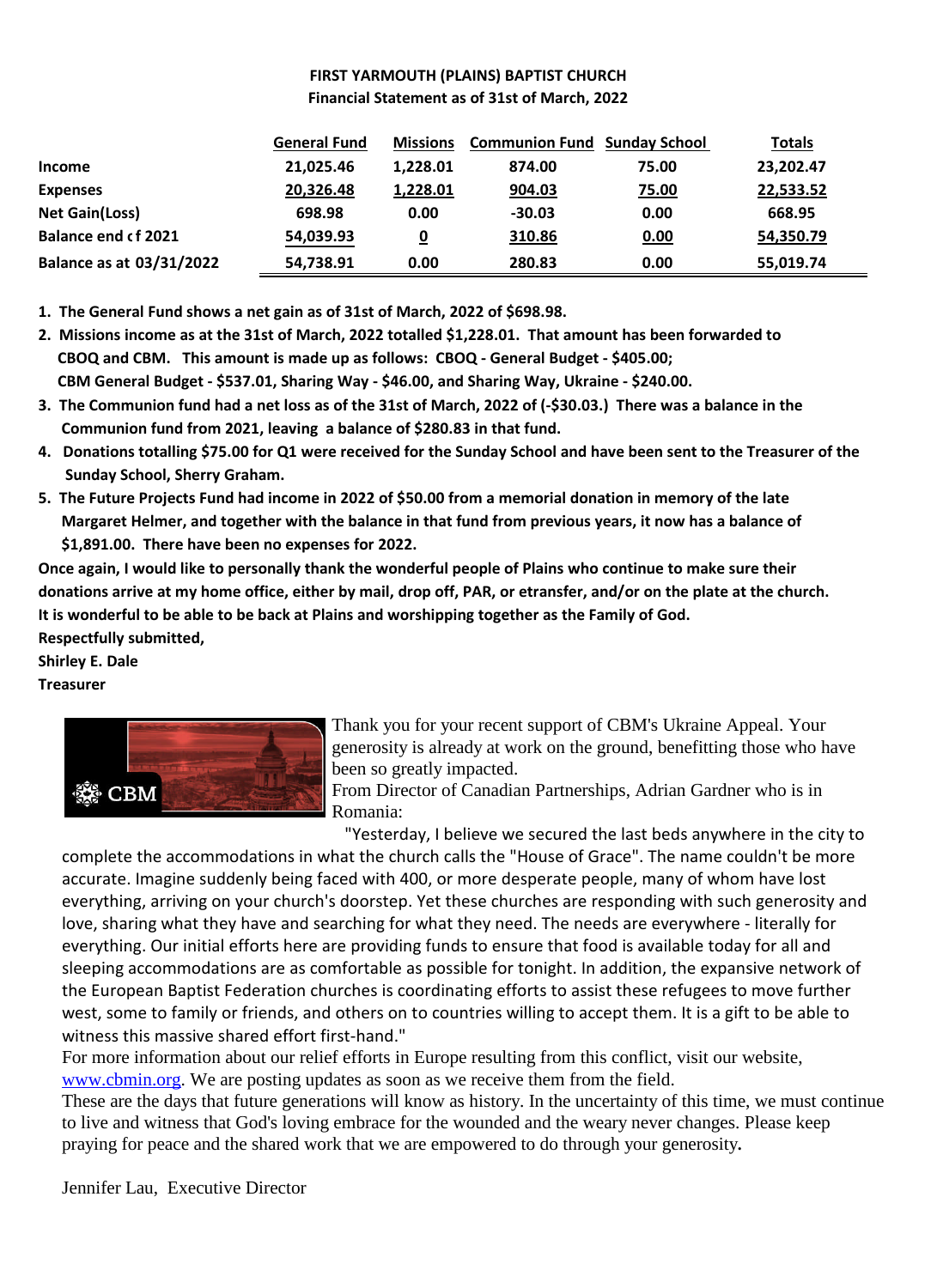#### **Pastor's Page**

*"They found the stone rolled away from the tomb…when they were perplexed about this, suddenly two men in dazzling clothes stood beside them. The women were terrified…but the men said to them, "Why do you look for the living among the dead? He is not here, but has risen." --***Luke 24:2-5**

**April is here, and with it comes the awesome wonder and hope that Easter always brings! This Easter 2022 carries with it a highly anticipated dose of 'normal' with the easing of pandemic restrictions and the resumption of pre-pandemic Easter activities. Although we were able to gather for the Easter Sunrise Services in 2020 and 2021, we did so with somber spirits. So, as we joyfully resume the tradition of sharing a light breakfast after the Sunrise service, let us give our loving God thanks that we are getting through the dark valley of Covid and that we live in a democratic nation with religious freedoms. Just think of the believers in Ukraine and how they must feel knowing that over 60 worship centers and sanctuaries have been destroyed by the invaders! Let us keep all Ukrainian people and their brave leaders in our prayers. Let us contribute to their cause as we are able to do. Regrettably, the tragedy the loss of innocent life and the oppressive rule of tyrants, are not relegated to Good Friday history but is still a stark reality in much of the world.**

**For many individuals and families, this Easter may be the first Easter in two years when you can gather safely for Easter dinner with your dear ones and friends. One thing about living through a pandemic, it provided time and opportunities to reflect upon our values, habits, choices, and priorities. Perhaps this pandemic has reenforced in many hearts and homes the importance of our closest and dearest relationships, as well as deepened our appreciation for ordinary heroes and sheroes who daily work behind the scenes and on front lines to make our lives healthier, safer, and happier.**

**The angst and grief caused by the pandemic and events that the pandemic exacerbated will surely remain for some time to come. Like the two angels at the empty tomb who sought to comfort the women in their shock and grief, may we reach out with kind actions and hopeful words to help others cope with whatever post- Covid circumstances in which they**



**find themselves. Let us face fear with faith!**

**I anticipate that Easter 2022 will be both wonderful, and poignantly wistful for me as I officiate my last 'official Easter duties' as your Pastor. I've included a couple of pictures of my first April (l990) among you. The first photo was taken on April 1, l990 at the Induction Service, when the congregation and I "officially" agreed to be pastor and people. Our promise -making was facilitated by Gerri Dennis, who was**